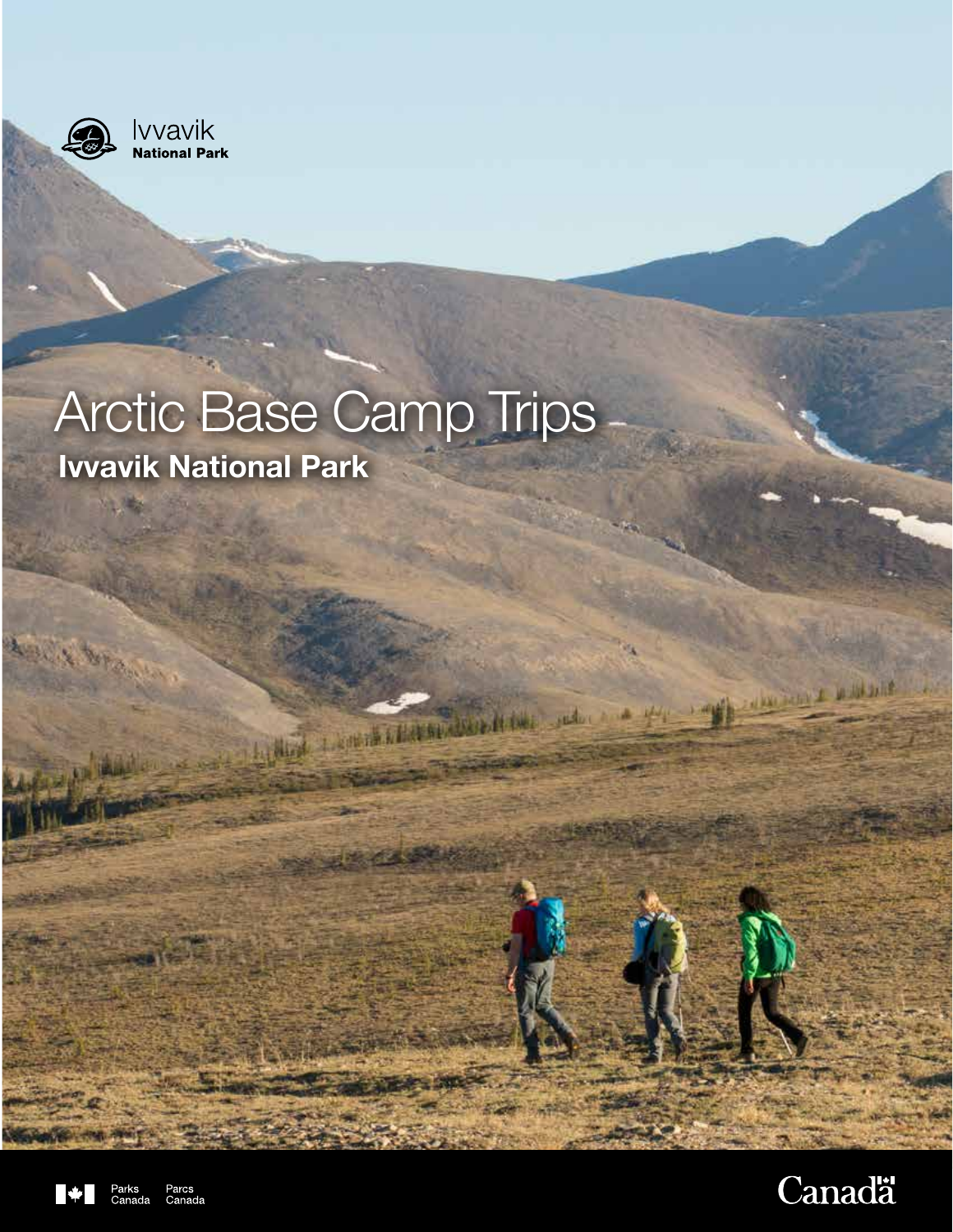You're in for an Arctic adventure of a lifetime. Climb aboard a Twin Otter at the Inuvik airport and buckle up. This venerable workhorse of the Canadian Arctic will take you on a spectacular flight over the Mackenzie River delta and between the ancient peaks of the British Mountains. The exhilarating beauty of the flight will leave you breathless, but when the tundra tires touch down at Sheep Creek Station and you step out onto the taiga, the peaceful feeling of Arctic Time washes over you. Welcome to base camp. Share our Inuvialuit culture in a landscape where connections to the land go back generations.

Explore on your own or let Parks Canada staff show you the way to Inspiration Point, Halfway to Heaven, Wolf Tors, Sheep Slot or Gordon's Food Cache. After the hike, kick back on the deck or head down to the river and toss a line in the water. Perhaps you'll be grilling a Dolly Varden for dinner. Bring and prepare your own food during a sevenday, self-catered trip or treat yourself to northern comfort food prepared by a local camp cook on a five-day catered trip. What is your #ArcticDream?

# **WHAT ARE THE HIKES LIKE?**

Parks Canada staff will lead day hikes of varying lengths and difficulty. There are no marked trails and the terrain varies from fairly flat to hummocky, with some steep sections. Good hiking boots with strong ankle support are recommended for your comfort and safety. Hike an easy 3 km round trip to Sheep Slot. Inspiration Point is a moderate 5 km route while Halfway to Heaven is a strenuous 11 km return trek. Please consult the Sheep Creek Hiking Guide for more details. If you wish to hike on your own, we recommend hiking in groups; carrying satellite communication equipment, map, compass and GPS; and communicating your route plan to Parks Canada staff at the Sheep Creek base camp.

# **HOW DO I SIGN UP FOR A TRIP?**

Registration will be confirmed upon full payment of the trip. Bookings are made on a first-come, first-served basis. Parks Canada reserves the right to cancel a trip if minimum participant numbers are not met. The cancellation and refund policy is detailed below. For more information and to register, please e-mail Inuvik.info@pc.gc.ca or call 867-777-8800.

# **WHAT DOES THE PRICE INCLUDE?**

ALL TRIPS INCLUDE:

- Transportation between the Parks Canada office in Inuvik and the airport
- Charter flights from Inuvik, NT to Ivvavik National Park, YT and return
- Use of Sheep Creek base camp facilities including washrooms and bear-safe storage
- Use of camping mattress
- Accommodation in prospector or mountaineering tents
- Guided hikes
- Inuvialuit cultural host
- Northern backcountry use fee

# CATERED TRIPS ALSO INCLUDE:

Three meals a day, snacks and beverages prepared by the cook and served buffet style. Food is "Northern Canadian" – a reasonably diverse offer of nourishing and tasty food, intended to fuel your adventures and put a smile on your face. Local specialties and ingredients may be included when feasible. (Be forewarned: "Eskimo donuts" are addictive!) Typical meals include some options from each food group on the Canada Food Guide. Special diets and extreme allergies are difficult to accommodate in this remote setting, so visitors with these requirements are encouraged to book a self-catered trip.

# **HOW DO I GET TO INUVIK?**

Inuvik lies about 200 km north of the Arctic Circle. Canadian North and First Air fly here from Edmonton and Yellowknife. Air North offers departures from Vancouver, Calgary, Edmonton and Whitehorse. Or drive the iconic Dempster Highway up to Inuvik, and stop to take your picture as you cross the Arctic Circle.

All visitors to Ivvavik National Park are required to attend a pre-trip safety orientation session the day prior to the flight into the park. This session includes a safety briefing and background information that will enhance your experience in the park. Trips depart from the Parks Canada office in Inuvik, and include shuttle transportation back to the Parks Canada office following the trip. We recommend that you arrive in Inuvik by mid-afternoon the day before your trip into the park.

*Due to variable weather, flights in and out of the park can be delayed. Parks Canada recommends that travellers allow for two or more days between the end of your Arctic Base Camp trip and your flight out of Inuvik. If your trip returns as planned, you'll be glad to have some extra time to explore Inuvik.*

## **WHAT DO I BRING?**

The allowable payload on the charter aircraft limits the maximum number of participants per trip. Each person can bring a maximum of 35 lbs of luggage for a catered trip or 55 lbs for a self-catered trip. To help participants keep their luggage within the weight limit, accommodations and sleeping pads are provided at the base camp. Selfcatered trips include use of cookware, utensils, stoves, fuel and a barbecue. If you wish, Parks Canada can put you in contact with other members of your self-catered trip for coordinating shared meals. Parks Canada provides bear safe storage at the base camp. A gear list is available for your information.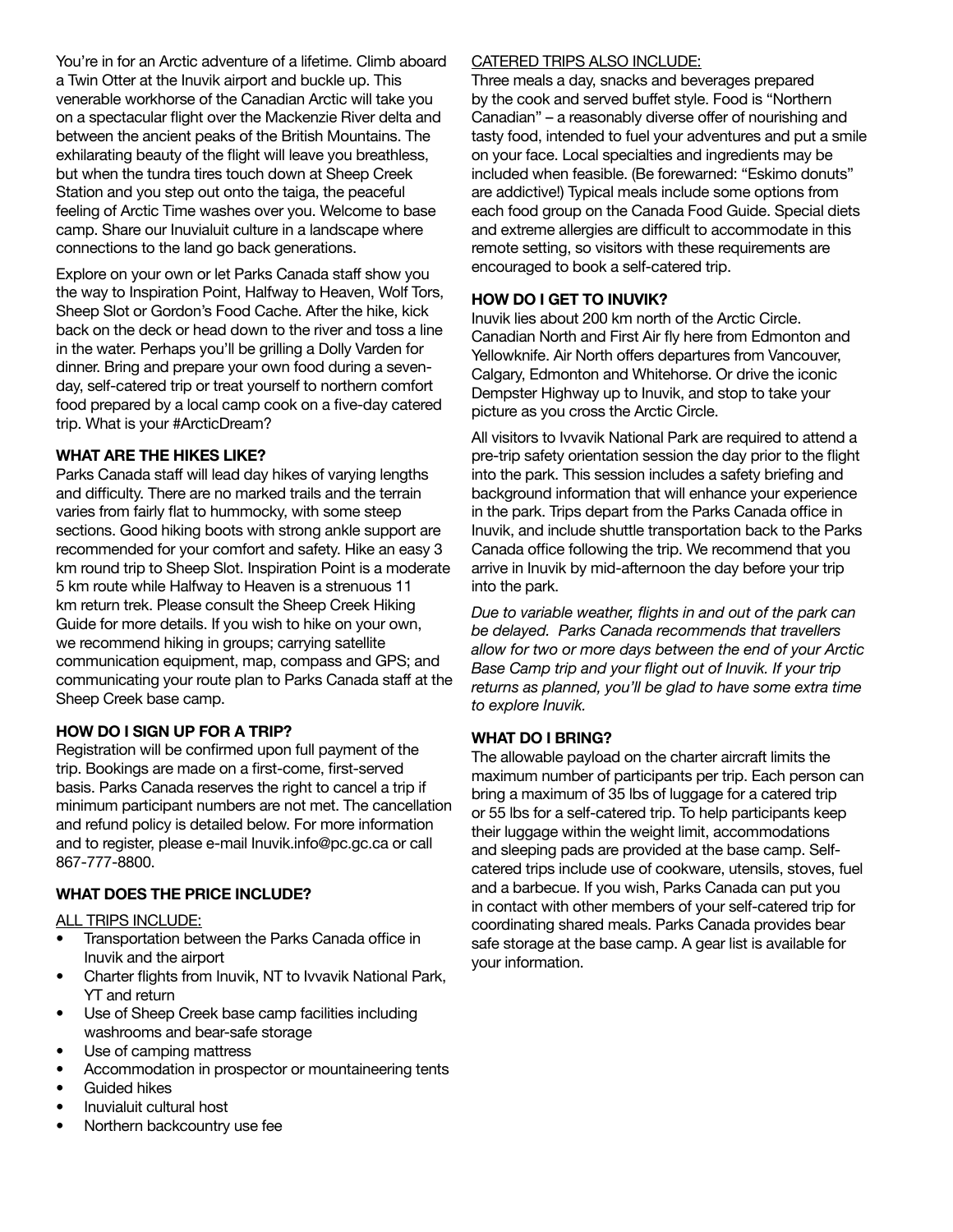# **HOW IS THE WEATHER?**

Summer temperatures in Ivvavik average 14°C and usually range between 5 and 25°C. Extreme weather can bring snowfall and temperatures as low as -15°C even in summer, though this is rare. Bringing layers of clothing will allow you to add or shed layers to adjust for different temperatures. At night, many people prefer a -10 rated sleeping bag with a light sheet liner. In hot weather the liner is pleasant by itself, and if it cools off the bag can be zipped closed. Use your long underwear, sheet liner and sleeping bag together and you'll be comfortable even in extreme weather.

Insects are only active during the brief arctic summer, so they pack a lot of activity into their short lives. The numbers of mosquitos, blackflies and bulldogs (horseflies) seem to increase gradually during June, and decrease sharply with cooler nights in August. July is reliably buggy. Many people use insect repellent, bug jackets, or a combination of both. During bug season, breezes up on the ridges make hiking pleasant, and the base camp includes bug tents for enjoying the view without swatting.

# **WHAT'S THE BASE CAMP LIKE?**

Sheep Creek is located in a valley at the confluence of the Firth River and Sheep Creek. It was established in the 1970s as a gold mining camp. There are several buildings including a cookhouse, a deck equipped with screen tents and picnic tables, bear safe storage, cooking stoves and equipment, two flush toilets and limited shower facilities. A solar panel system provides sufficient power to recharge cameras and run low-wattage devices.

## **HOW CAN I BUY A FISHING LICENCE?**

You will need a Parks Canada fishing licence to fish in the park and they can be purchased from the Parks Canada office. An annual permit costs \$34.30 or a daily permit is \$9.80. Fishers with the appropriate license may fish for Dolly Varden or arctic grayling. Details about fishing regulations are provided with your licence. The conservation limits set for Ivvavik allow catch and possession of 3 fish, of which 1 can be a Dolly Varden. We encourage fishers to record their catch of Dolly Varden on our fishery research form. Your catch should then be cleaned on the riverbank and entrails deposited in the Firth River. If you wish to cook your catch on the BBQ grill, please ask Parks Canada staff or the cook on catered trips.

# **HOW CAN I STAY SAFE IN A BACKCOUNTRY SETTING?**

- A bear safety briefing will be provided during your pretrip orientation and at Sheep Creek.
- Work with Parks Canada staff and other guests to eliminate smells that would attract the interest of bears, and ensure that bears are never able to receive a food reward from the base camp or any visitor activities. Parks Canada staff and visitors may carry bear deterrents including pepper spray and bear bangers. Designated Parks Canada staff are trained to use firearms for wildlife conflict management, should it ever be necessary.
- We strongly recommend hiking and travelling with the group. If you decide to undertake activities outside of the program during your stay, please communicate your plans to a Parks Canada staff on site before leaving the base camp. They are experienced wilderness travellers and can provide advice to help you prepare for your excursion. Make sure you are well prepared to hike and travel in the wilderness; and be self sufficient during any medical or weather emergency.
- Weather conditions can change quickly. Always bring extra warm clothing and food.
- Navigation and route finding is generally easy, but orientation in the vast landscape can be difficult. If you plan to hike on your own, pack a map, compass and GPS unit and make sure you know how to use them. Maps of the Sheep Creek area and GPS waypoints for routes are available from Parks Canada.
- Be bear aware. Consult with Parks Canada staff and refer to the Parks Canada brochure "Safety in Grizzly and Black Bear Country" for minimizing risk while visiting the park. Always travel in groups and follow best practices for staying safe in bear habitat.
- Although there have not been any reported human cases of giardiasis in Ivvavik, Giardia microbes are present in the park – visitors are advised to filter, treat or boil all drinking water.
- Small creek crossings are a common part of any hiking trip and should be done with caution and appropriate footwear.
- The Firth River is very cold and has significant rapids. Exercise caution near the riverbank. Do not attempt to cross the Firth River.
- Ivvavik NP is a mountain wilderness. Cliffs, slopes, unstable terrain and highly variable weather and surface water conditions can present significant hazards in some areas.